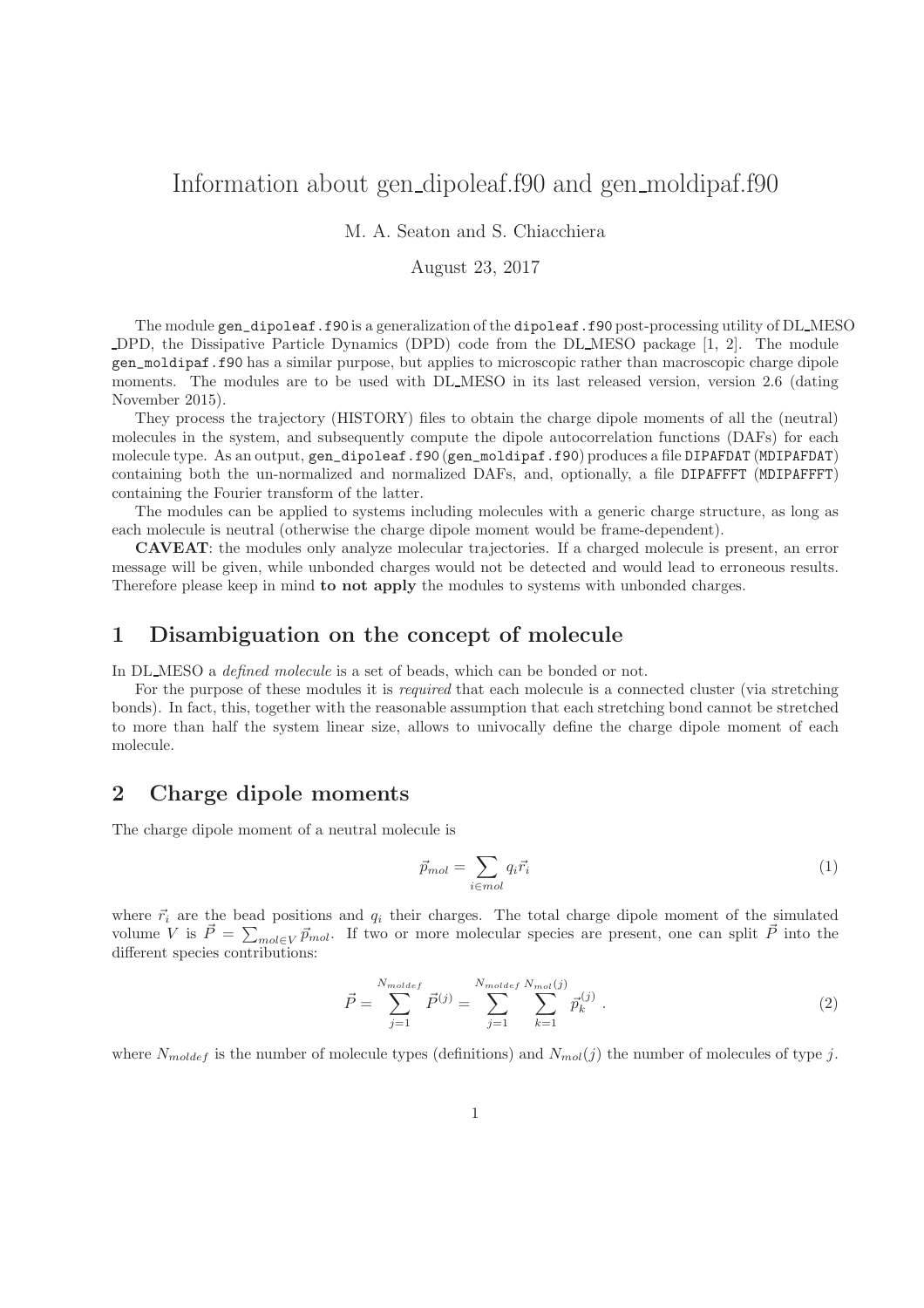### 3 Time autocorrelation functions

Given a scalar quantity  $A$ , its non-normalized time autocorrelation function is [3]

$$
C_{AA}(t) = \langle A(0)A(t) \rangle \tag{3}
$$

where  $\langle \dots \rangle$  indicates an average over trajectories. The normalized one is [3]

$$
c_{AA}(t) = \frac{\langle A(0)A(t) \rangle}{\langle A(0)A(0) \rangle} = \frac{C_{AA}(t)}{C_{AA}(0)}.
$$
\n(4)

Averaging over trajectories means that different time origins will be considered, and different particles, if the quantity is a microscopic one.

Of course in the simulation the time variable is discretized (time step), and typically not all the time steps are recorded in the HISTORY\* files, but only at certain intervals (called  $dt$  in this subroutine [5]).

Let us use  $\tau$  to label successive time steps,  $t = \tau dt$ : the discretized version of the trajectory average is

$$
C_{AA}(\tau) = \langle A(0)A(\tau) \rangle = \frac{1}{N_{samp}} \sum_{\tau_0=1}^{N_{samp}} A(\tau_0)A(\tau_0 + \tau) , \qquad (5)
$$

that is, we average over different time origins as mentioned above. On the other hand, the index  $\tau$  varies between 1 and  $N_{af}$ , a value set by the user (see below).

To have the same statistics for any value of  $\tau$ , we fix  $N_{\text{samp}}$  according to the larger time interval that is needed for the AFs:  $N_{\text{samp}} = N_{\text{traj}} - N_{\text{af}} + 1$ , where  $N_{\text{traj}}$  is the number of snapshots in the HISTORY file. In Figure 1, to clarify this point, we sketch a toy case with  $N_{traj} = 6$  and  $N_{af} = 4$ : clearly,  $N_{samp} = 3$ .



Figure 1: Sketch of the samples involved in AFs.

Of course, to have good statistics for the AFs, the simulation must be much longer than the maximum time interval for which we would like to analyze the correlations  $(N_{traj} \gg N_{af})$ . Given a certain HISTORY file, the larger  $N_{naf}$  the smaller  $N_{samp}$  (i.e, the worse the statistics).

Finally, a comment on the case in which A is a microscopic quantity: in this case Eq.  $(5)$  involves also an average over microscopic degrees of freedom. If, say, a is molecular quantity, and there are  $N_{mol}$  molecules, then

$$
C_{aa}(\tau) = \langle a(0)a(\tau) \rangle = \frac{1}{N_{samp}N_{mol}} \sum_{\tau_0=1}^{N_{samp}N_{mol}} \sum_{i=1}^{N_{mol}} a_i(\tau_0) a_i(\tau_0 + \tau) . \tag{6}
$$

### 4 Installing

The present modules require the library FFTW (version 3.x) [4] to be installed.

# 5 Compiling

The present modules,  $gen\_dipoleaf.f90$  and  $gen\_moldipaf.f90$ , are compiled with the available Fortran90 compiler, e.g.: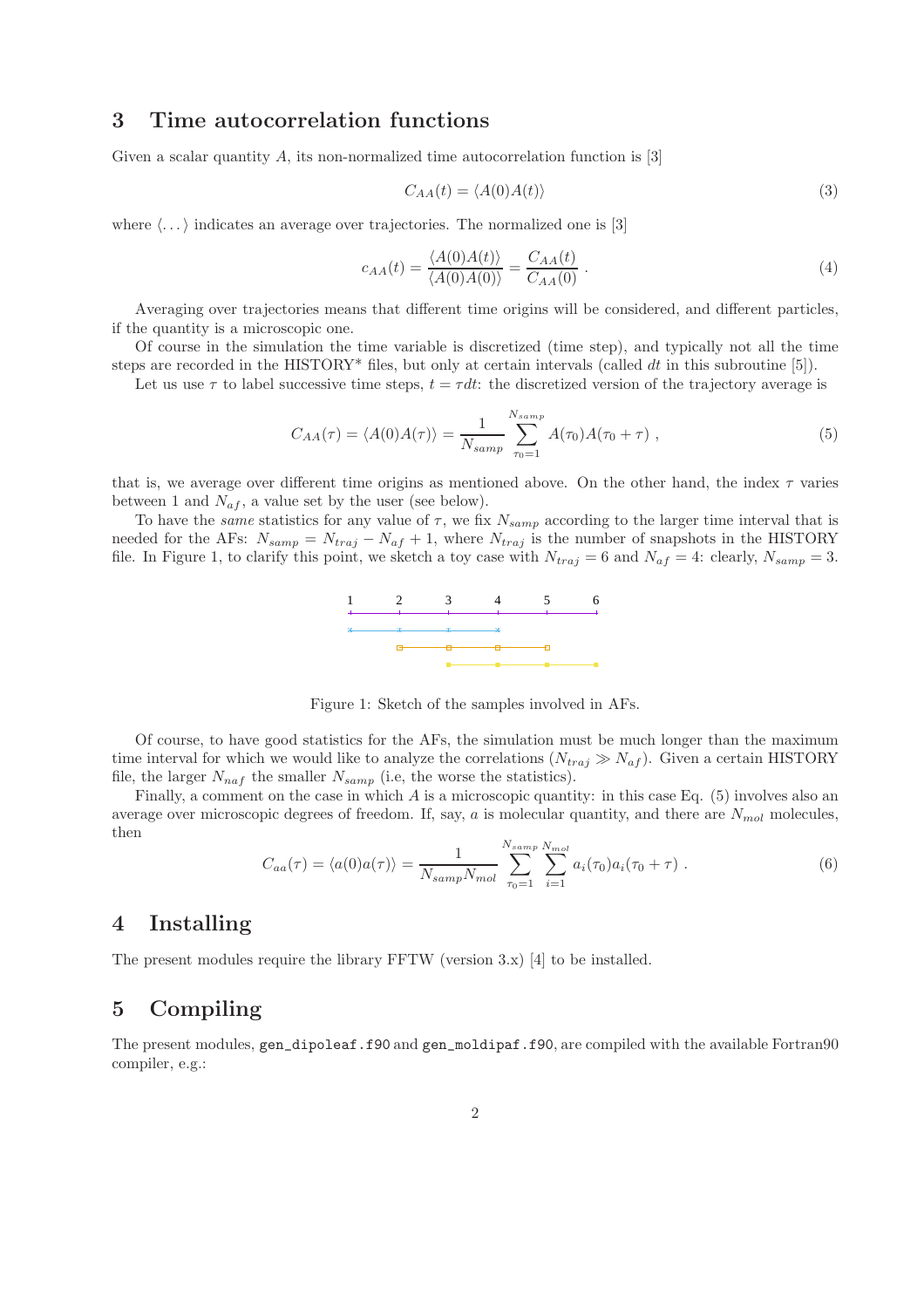```
gfortran -lfftw3 -lm -o gen_dipoleaf.exe gen_dipoleaf.f90
gfortran -lfftw3 -lm -o gen_moldipaf.exe gen_moldipaf.f90
```
and the executable must be in the same directory of the HISTORY\* files to be analyzed. In case the file fftw3.f, containing constants that are necessary for the Fourier transform, is not found by the compiler, a simple way out is to copy it in the same directory where the module is run.

### 6 Input

The user is asked to provide the number of nodes used to run the simulation, the electric charges for all the types of beads and naf, that sets the maximum time difference that is required (in terms of number of snapshots) for the AFs. If the trajectories are stored at intervals  $dt$  [5], the AFs are computed up to a maximum time  $\text{tmax}=(\text{na}f-1)*dt$ . The last input is a switch for the FT: 1 for yes, 0 (or any other integer) for no.

To input these parameters one can enter them from the keyboard or write them into a text file (say, input.txt), one per line (in the right order) and run the program in this way:

```
gen_dipoleaf.exe < input.txt
gen_moldipaf.exe < input.txt
```
## 7 Hints for a good usage

For the modules to produce clean results for the AFs it is necessary that

- 1. the trajectory sampling in HISTORY files is frequent enough (this is set when running the simulation)
- 2. the simulation is much longer than the time interval over which correlations are analyzed  $(N_{traj} \gg N_{af})$ (this is set both when running the simulation and when choosing naf during the analysis).

### 8 Important variables

|       | numtraj computed integer |                 | number of snapshots in each HISTORY <sup>*</sup> file     |
|-------|--------------------------|-----------------|-----------------------------------------------------------|
| dt    | derived                  | $real(KIND=dp)$ | time interval between consecutive snapshots in HISTORY*   |
| naf   | input                    | integer         | maximum number of snapshots contained in a sample for AFs |
| nsamp | derived                  | integer         | number of samples                                         |
|       |                          |                 |                                                           |

# 9 Fourier transform

The Fourier transform (FT) of the autocorrelation function can be optionally computed. The continuum FT of a time function  $A(t)$  is a function of the (angular) frequency  $\omega$ 

$$
\hat{A}(\omega) = \int_{-\infty}^{\infty} dt \; A(t)e^{-i\omega t} \tag{7}
$$

and the inverse FT  $\rm is^1$ 

$$
A(t) = \frac{1}{2\pi} \int_{-\infty}^{\infty} d\omega \, \hat{A}(\omega) e^{i\omega t} \; . \tag{8}
$$

<sup>&</sup>lt;sup>1</sup>Notice that a number of slightly different definitions are possible.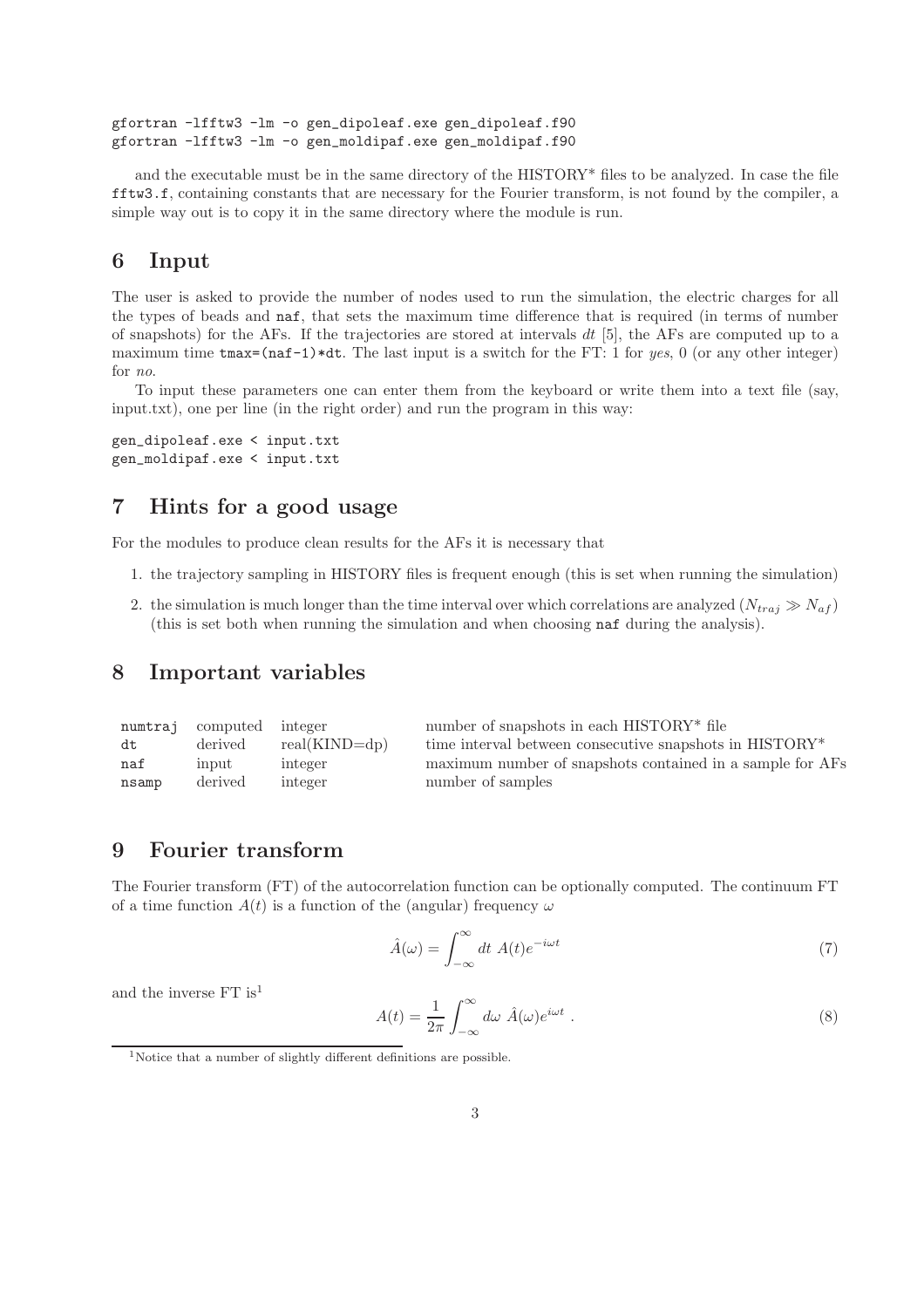Consider now a function defined at n points in time, at intervals  $\delta t$ . The discrete Fourier transform (DFT) and its inverse are:

$$
\hat{A}_k = \sum_{m=0}^{n-1} A_m e^{-i\omega_k t_m} = \sum_{m=0}^{n-1} A_m e^{-i2\pi k m/n}
$$
\n(9)

$$
A_m = \frac{1}{n} \sum_{k=0}^{n-1} \hat{A}_k e^{i\omega_k t_m} = \frac{1}{n} \sum_{k=0}^{n-1} \hat{A}_k e^{i2\pi k m/n}
$$
 (10)

where  $t_m = m\delta t$ ,  $\omega_k = k\delta\omega$  and  $\delta\omega = \frac{2\pi}{n\delta t}$ . Also, we use  $\hat{A}_k \equiv \hat{A}(\omega_k)$  and  $A_m \equiv A(t_m)$ .

The DFT in the present modules is computed via the FFTW package [4], version 3.x, in its implementation for Legacy Fortran. The package computes un-normalized DTFs for arbitrary sizes  $(n)$  of the input array<sup>2</sup>. Please refer to the documentation of the FFTW package for further information.

#### 10 Output

#### 10.1 Output file(s) for gen dipoleaf.f90

The header of the file DIPAFDAT contains the simulation title and a line with the number of snapshots in HISTORY and of those used for the AFs (naf). Then a block follows for each molecule type, started by the molecule name, then three columns of data,

$$
t, C_{\vec{P}\vec{P}}, c_{\vec{P}\vec{P}}.\tag{11}
$$

It is intended that in any block only the contribution to  $\vec{P}$  from a given species is used. The last block is called *all species* and refers to the full system charge dipole moment. The header of the file DIPAFFFT is as for DIPAFDAT (notice that the number of points for the FT is also set equal to naf). Then a block follows for each molecule type, started by the molecule name, then three columns of data

$$
\omega, \Re e[\hat{c}_{\vec{P}\vec{P}}(\omega)], \Im m[\hat{c}_{\vec{P}\vec{P}}(\omega)], \qquad (12)
$$

where  $\hat{c}$  is the discrete FT of  $c(t)$ .

#### 10.2 Output file(s) for gen\_moldipaf.f90

The files have the same structure as above, but the macroscopic  $\vec{P}$  is replaced by microscopic  $\vec{v}$ :

$$
t, C_{\vec{p}\vec{p}}, c_{\vec{p}\vec{p}}.\tag{13}
$$

and

$$
\omega, \Re e[\hat{c}_{\vec{p}\vec{p}}(\omega)], \Im m[\hat{c}_{\vec{p}\vec{p}}(\omega)]. \tag{14}
$$

Please notice that the averages over trajectories in this case involve an average over particles too (beside the average over different time origins).

#### 11 Checks

The present modules perform the same checks on the molecules (labelling, connectivity, charge neutrality, content) described in the the manual for gen\_dipole.f90. Please refer to Section 7 of that document for more details.

<sup>&</sup>lt;sup>2</sup>In this case un-normalized means that the DFTs are computed according to Eqs. (9) and (10), a part from the factor  $1/n$ in the second one. The algorithm works for generic  $n$ , however sizes that are products of small factors are transformed most efficiently.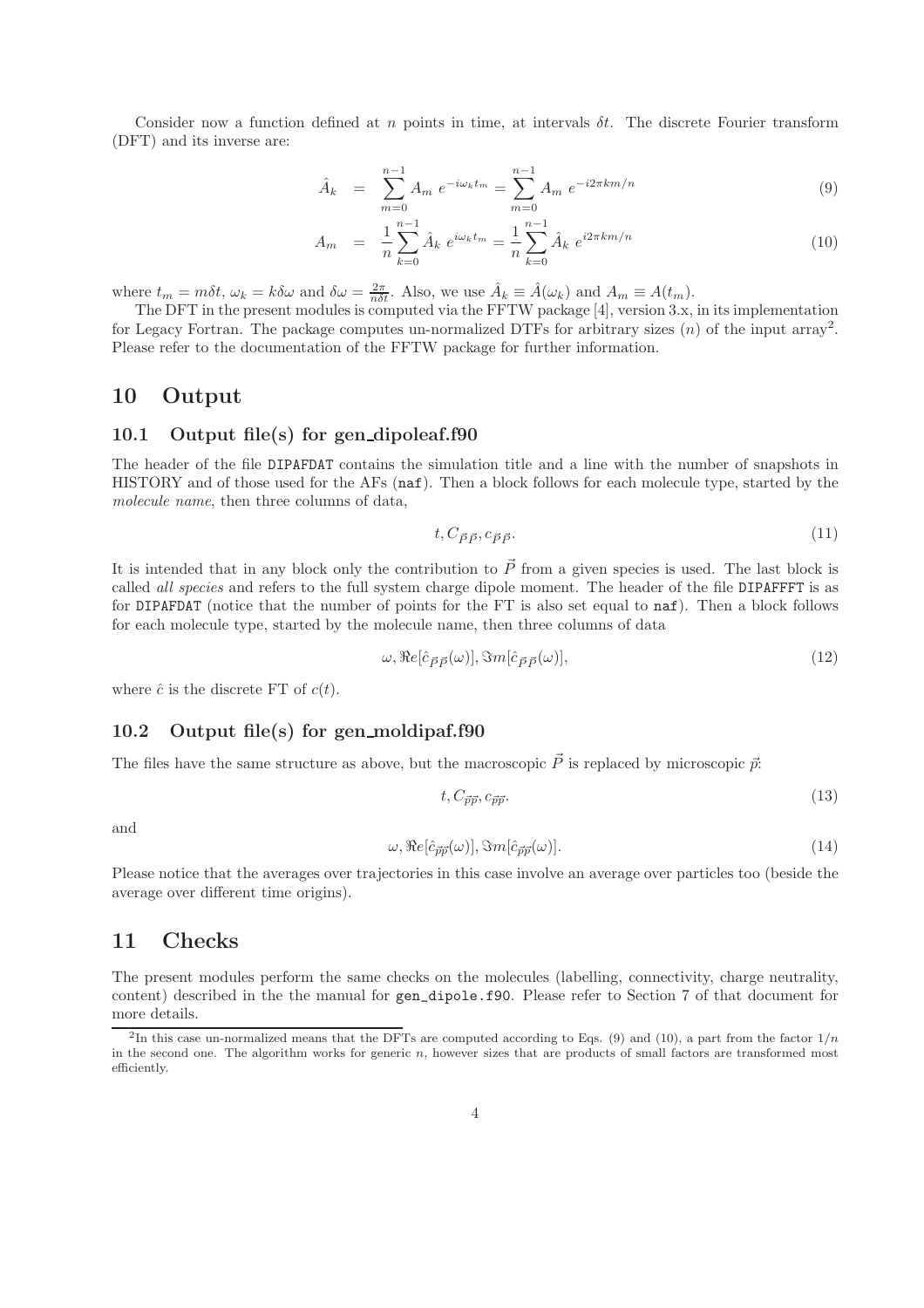# 12 Test: water in oil

As a test, we suggest to consider a fluid made of harmonically bonded dimers  $(+q, -q)$ . Fixing appropriately the partial charge q and the Bjerrum length  $l_B$  this system mimics water in an oil background, as long as the dielectric properties are concerned. For more details about this model, please see Section 13.

Run DL MESO DPD using for the CONTROL file

```
------------------------------------------------------
DL_MESO charged harmonic dimers with dpd repulsion
volume 64.0
temperature 1.0
cutoff 1.0
timestep 0.01
steps 70000
equilibration steps 20000
traj 20000 10
stats every 100
stack size 100
print every 100
job time 7200.0
close time 10.0
ensemble nvt mdvv
ewald sum 1.0 5 5 5
bjerrum 42.0
smear gauss equal
finish
            ------------------------------------------------------
    and for the FIELD file
```
------------------------------------------------------ DL\_MESO charged harmonic dimers with dpd repulsion SPECIES 2 solp 1.0 0.46 0 solm 1.0 -0.46 0 MOLECULES 1 DIMER nummols 96 beads 2 solp 0.0 0.0 0.0 solm 0.1 0.0 0.0 bonds 1 harm 1 2 5.0 0.0 finish INTERACTIONS 3 solp solp dpd 25.0 1.0 4.5 solm solm dpd 25.0 1.0 4.5 solp solm dpd 25.0 1.0 4.5 CLOSE ------------------------------------------------------

Analyzing the HISTORY file with gen\_dipoleaf.exe choosing naf=100, i.e. using this input.txt (which assumes a serial run)

 $-$ 1 0.46 -0.46 100 1 ------------------------------------------------------

this output is printed on the standard output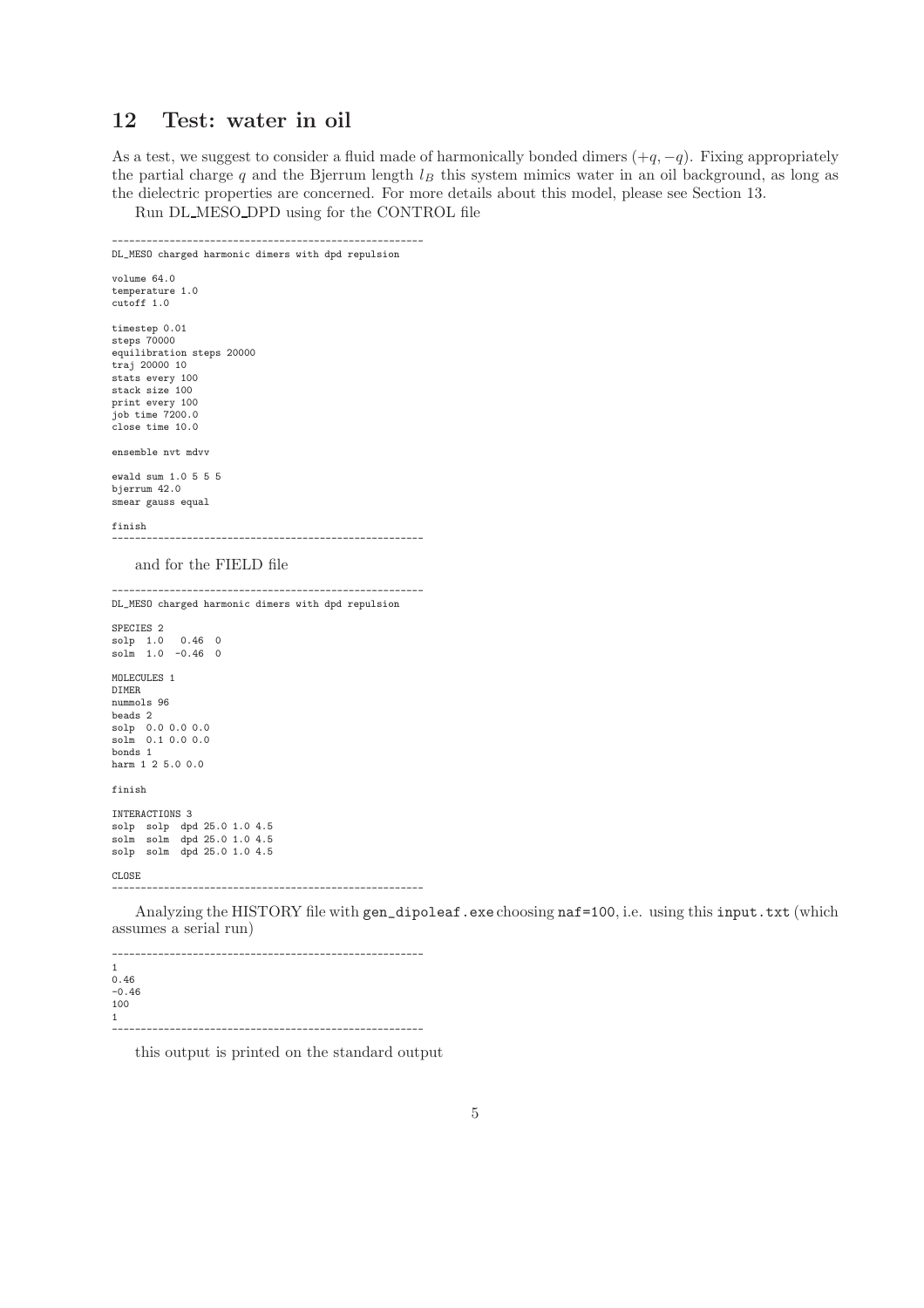|               | Number of nodes used in calculations?                          |    |  |  |  |  |
|---------------|----------------------------------------------------------------|----|--|--|--|--|
| nchist:       |                                                                | 96 |  |  |  |  |
|               | Charges for SPECIES type solp :                                |    |  |  |  |  |
|               | Charges for SPECIES type solm                                  |    |  |  |  |  |
| $ch\varrho =$ | $-0.4600$<br>0.4600                                            |    |  |  |  |  |
|               | Number of time steps in autocorrelation profile?               |    |  |  |  |  |
|               | switch for FFT computation? (1=yes, 0 or any other integer=no) |    |  |  |  |  |
|               |                                                                |    |  |  |  |  |

The first line shows the histogram of cluster sizes: in this case, it correctly gives 96 molecules of two beads. Since internally the module checks that each molecule is a connected cluster, this line should always give a histogram with the molecule sizes (by default, shown up to ten beads).

The DIPAFDAT file is (only the first fifteen lines are shown)

| 5001             | 100          | DL_MESO charged harmonic dimers with dpd repulsion |
|------------------|--------------|----------------------------------------------------|
| DIMER.           |              |                                                    |
| 0.000000E+00     | 1.500096E+01 | 1.000000E+00                                       |
| 1.000000E-01     | 1.443052E+01 | 9.619731E-01                                       |
| 2.000000E-01     | 1.301975E+01 | 8.679278E-01                                       |
| 3.000000E-01     | 1.123656E+01 | 7.490557E-01                                       |
| $4.000000E - 01$ | 9.404209E+00 | 6.269071E-01                                       |
| 5.000000E-01     | 7.679286E+00 | 5.119196E-01                                       |
| 6.000000E-01     | 6.134042E+00 | 4.089099E-01                                       |
| 7.000000E-01     | 4.803145E+00 | 3.201892E-01                                       |
| 8.000000E-01     | 3.692590E+00 | 2.461569E-01                                       |
| 9.000000E-01     | 2.781081E+00 | 1.853935E-01                                       |
|                  |              |                                                    |

and the DIPAFFFT file is (only the first fifteen lines are shown)

------------------------------------------------------ DL\_MESO charged harmonic dimers with dpd repulsion 5001 100

| DTMER.       |                                   |  |
|--------------|-----------------------------------|--|
| 0.000000F+00 | 6.233649E+00 0.000000E+00         |  |
| 6.283185E-01 | $5.405816E+00 -1.412683E+00$      |  |
| 1.256637E+00 | $6.257941E + 00 - 2.520388E + 00$ |  |
| 1.884956E+00 | 4.150463E+00 -2.387533E+00        |  |
| 2.513274F+00 | $2.693334E + 00 - 3.912521E + 00$ |  |
| 3.141593E+00 | $2.131104E + 00 - 3.246574E + 00$ |  |
| 3.769911E+00 | $1.650412E + 00 - 2.860556E + 00$ |  |
| 4.398230E+00 | 1.278705E+00 -2.801992E+00        |  |
| 5.026548E+00 | 1.124330E+00 -2.102817E+00        |  |
| 5.654867E+00 | $9.385175E - 01 - 1.890993E + 00$ |  |
|              |                                   |  |

Analyzing the HISTORY file with gen\_moldipaf.exe choosing naf=100, i.e. using the input.txt given above, this output is printed on the standard output

---------------------------------------------------------------------------------------------- Number of nodes used in calculations ? nchist: 0 96 0 0 0 0 0 0 0 0 Charges for SPECIES type solp :<br>Charges for SPECIES type solm : Charges for SPECIES type solm : chg= 0.4600 -0.4600 Number of time steps in autocorrelation profile? switch for FFT computation? (1=yes, 0 or any other integer=no) ----------------------------------------------------------------------------------------------

The MDIPAFDAT file is (only the first fifteen lines are shown)

------------------------------------------------------ DL\_MESO charged harmonic dimers with dpd repulsion 5001

DIMER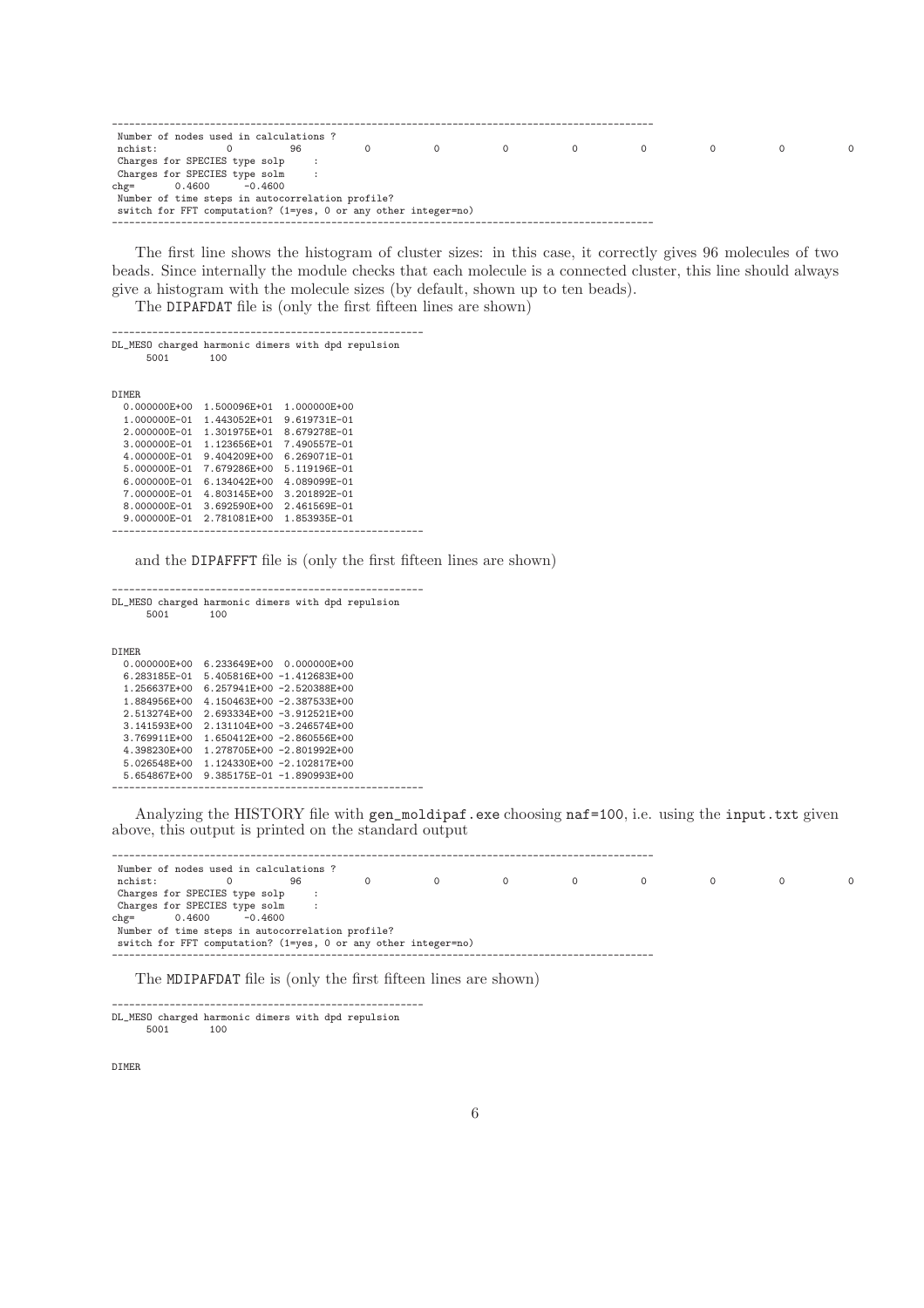| $0.000000E + 00$ | 1.419184F-01 | 1.000000E+00 |  |
|------------------|--------------|--------------|--|
| $1.000000E - 01$ | 1.360256E-01 | 9.584780E-01 |  |
| 2.000000E-01     | 1.217816E-01 | 8.581103E-01 |  |
| $3.000000E - 01$ | 1.045570E-01 | 7.367406E-01 |  |
| 4.000000E-01     | 8.750295E-02 | 6.165724E-01 |  |
| 5.000000E-01     | 7.161709E-02 | 5.046358E-01 |  |
| $6.000000E - 01$ | 5.723649E-02 | 4.033057E-01 |  |
| 7.000000E-01     | 4.466587E-02 | 3.147293E-01 |  |
| 8.000000E-01     | 3.406310E-02 | 2.400189E-01 |  |
| 9.000000E-01     | 2.537519E-02 | 1.788013E-01 |  |
|                  |              |              |  |

and the MDIPAFFFT file is (only the first fifteen lines are shown)

| 5001         | DL_MESO charged harmonic dimers with dpd repulsion<br>100 |
|--------------|-----------------------------------------------------------|
| DIMER.       |                                                           |
| 0.000000E+00 | 6.013063E+00 0.000000E+00                                 |
| 6.283185E-01 | 5.915405E+00 -1.378369E+00                                |
| 1.256637E+00 | 5.283007E+00 -2.365590E+00                                |
| 1.884956E+00 | 4.077657E+00 -3.150028E+00                                |
| 2.513274E+00 | $3.076368E + 00 - 3.326590E + 00$                         |
| 3.141593E+00 | 2.244706E+00 -3.195932E+00                                |
| 3.769911E+00 | 1.631808E+00 -2.873471E+00                                |
| 4.398230E+00 | 1.273571E+00 -2.521504E+00                                |
| 5.026548E+00 | 1.024723E+00 -2.219809E+00                                |
| 5.654867E+00 | $8.805952E - 01 - 1.950491E + 00$                         |
|              |                                                           |

In Figure 2 we show, on the left, a plot of the normalized AF  $\frac{\langle \vec{P}(0) \vec{P}(t) \rangle}{\langle \vec{P}(0) \vec{P}(0) \rangle}$  (obtained using the first and



Figure 2: Macroscopic (left) and microscopic (right) AFs.

third columns of DIPAFDAT) and, on the right, a plot of the normalized AF  $\frac{\langle \vec{p}(0) \vec{p}(t) \rangle}{\langle \vec{p}(0) \vec{p}(0) \rangle}$  (obtained using the first and third columns of MDIPAFDAT).